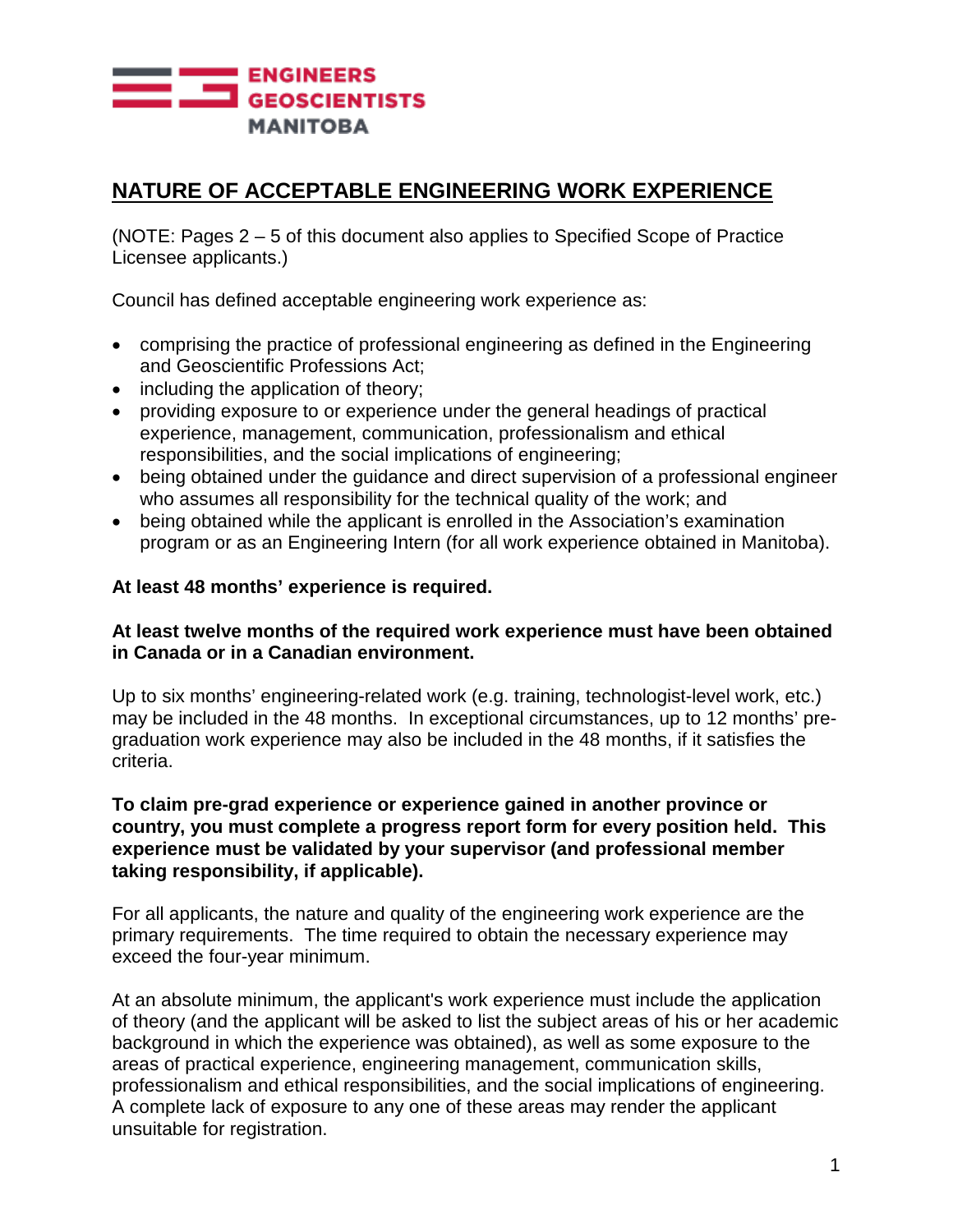Exposure to these five areas may be obtained by on-the-job training, volunteer work, courses, participation in the activities of technical societies, etc. The applicant must show progression in technical capability, responsibility, maturity of judgment and communication proficiency. Evidence of both professional and personal development and improvement will be sought.

## **Application of Theory**

Acceptable engineering work experience **must** include the skillful application of theory. The application of theory is the backbone of engineering work experience, and it is mandatory- .

The application of theory should include active and responsible participation in several of the following:

- (1) **Analysis;** including scope and operating conditions, feasibility assessments, safety and environmental issues, technology assessment, and economic assessment.
- (2) **Design and synthesis;** including functionality or product specification, component selection, integration of components and sub-systems into larger systems, reliability and maintenance factors, compliance with codes and standards, human and environmental aspects, and societal implications.
- (3) **Testing;** including methodology and techniques, functional specification verification, and new product or technology commissioning and assessment.
- (4) **Implementation;** including technology application, engineering cost studies, optimization techniques, process flow and time studies, quality assurance implementation, cost/benefit analyses, safety considerations, environmental assessments, and maintenance and replacement evaluations.

### **Practical Experience**

Practical experience should provide the applicant with opportunities to implement engineering designs and experience the practical limitations of real systems. Practical experience should include:

- (1) **Visits to existing engineering works;** to experience the assembly, installation, testing, commissioning, assembly, operation and maintenance of equipment and systems.
- (2) **Application of equipment as part of the larger system;** including the merits of reliability, the role of computer software, and the relationship of the engineering work to the equipment.
- (3) **Opportunities to observe the limitations of practical engineering and related human systems;** including, for example, limitations of production methods, manufacturing tolerances, performance minima, and maintenance philosophies.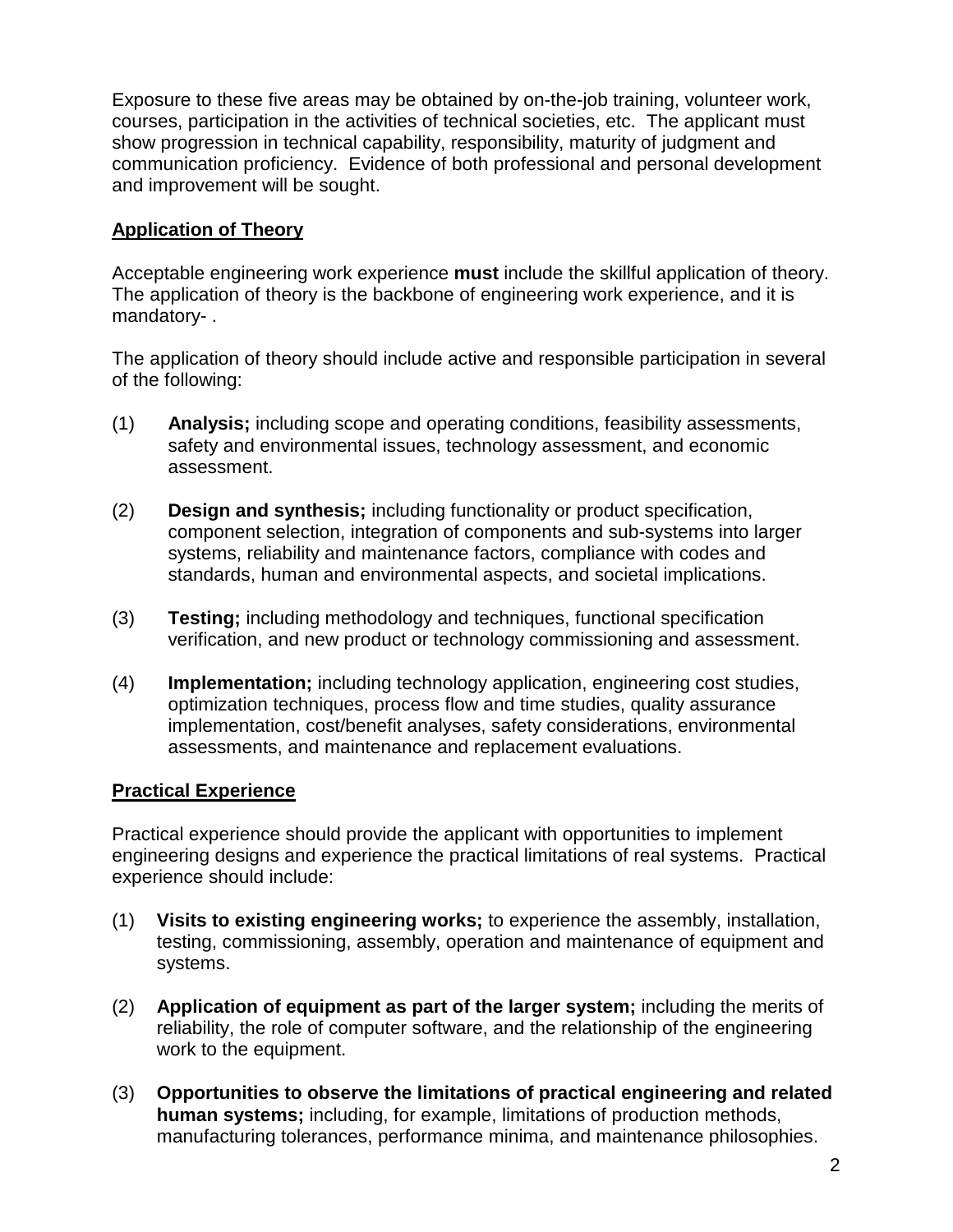(4) **Opportunities to experience the significance of time in the engineering process;** including difficulties of work-flow, scheduling, equipment wear-out and replacement scheduling.

## **Engineering Management**

While it is recognized that most engineers-in-training will have limited opportunity to become involved in the management of engineering projects, the assumption of increased responsibility is an important aspect of qualifying experience, as is the general exposure to the engineering business environment.

Management of engineering works includes the supervision of staff, project management, and the management of technology from a societal perspective. Representative management components include:

- (1) **Planning;** from identification of requirements, concept development and assessment of resources required, through to social ramifications of project implementation.
- (2) **Scheduling;** from establishing interactions and constraints, developing activity or task schedules, and allocation of resources, through to the assessment of delay impacts and beyond to broader aspects such as interactions with other projects and the market-place.
- (3) **Budgeting;** from the development of both a conceptual budget and its detailed counterpart identifying labour, materials and overhead, through to risk assessment of cost escalation potential and an ongoing review of budgetary considerations in light of change.
- (4) **Supervision;** which includes leadership and professional conduct, organization of manpower, team building, and management of technology.
- (5) **Project control;** which requires understanding the elements of a greater whole, coordination of phases of the project work, and monitoring of expenditures and schedules and taking appropriate action.
- (6) **Risk assessment;** related to operating equipment and system performance, product performance, and social and environmental impacts.

### **Communication Skills**

The development of communication skills is an important experience requirement. Effective communication with superiors, co-workers, government regulators, clients, and the general public is essential. The candidate should demonstrate increasing proficiency in the written and oral presentation of engineering work, including correspondence and record-keeping and through to major reports. The candidate should also demonstrate increasing proficiency in the ability to read technical drawings and to present ideas in the form of sketches or drawings.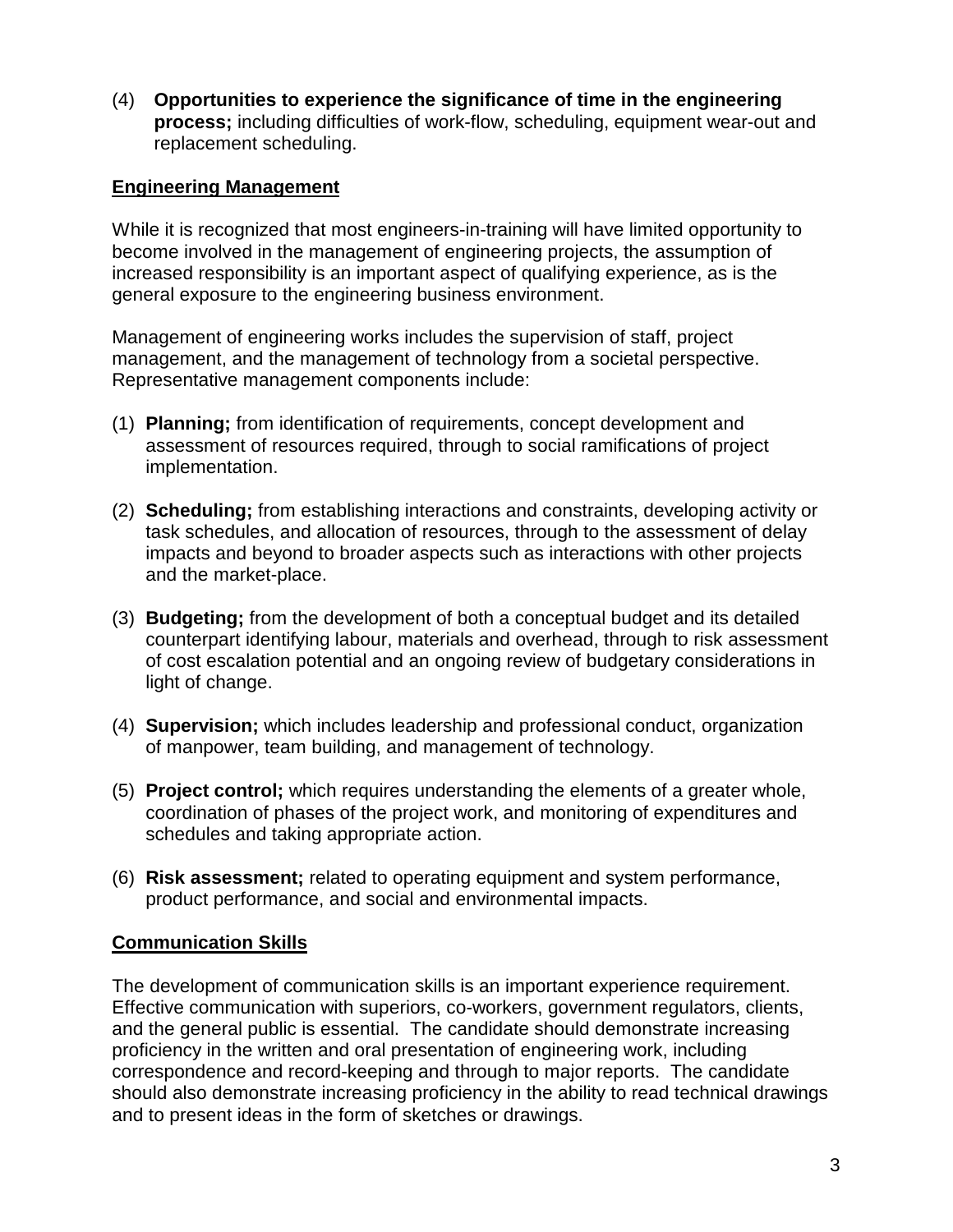## **Professional and Ethical Responsibilities**

By working under the direct supervision of a registered professional engineer, the applicant should be exposed to professional conduct in the workplace, should demonstrate integrity, the ability to assume responsibility and a commitment to life-long learning, and should gain an appreciation of such ethical considerations as:

- (1) The responsibility of the engineer to the public.
- (2) The responsibility of the engineer to the profession.
- (3) The responsibility of the engineer to the client and/or employer.
- (4) The responsibility of the engineer to the employee.
- (5) The responsibility of the engineer to perform work tasks with full regard for the environment and the policy and guidelines for Sustainable Development.

## **Social Implications of Engineering**

The social implications of engineering are becoming an increasingly important aspect of the practice of engineering. The work environment should provide opportunities for the applicants to heighten their awareness of the potential consequences, both positive and negative, of their engineering projects, including:

- (1) Recognition of the value or benefits of the engineering works to the public.
- (2) Recognition of safeguards in place to protect the public and mitigate adverse impacts.
- (3) Understanding of the relationship between the engineering activity and the publicat-large.
- (4) Recognition of, and involvement with, the broader social implications of engineering.
- (5) Recognition of the significant role of regulatory agencies on the practice of engineering.

The overriding objective is to provide experiences which will foster an awareness of the engineer's professional responsibility to guard against conditions dangerous or threatening to life, limb, property, or the environment, and to call any such conditions to the attention of the authority having jurisdiction over the matter and/or the person having professional responsibility.